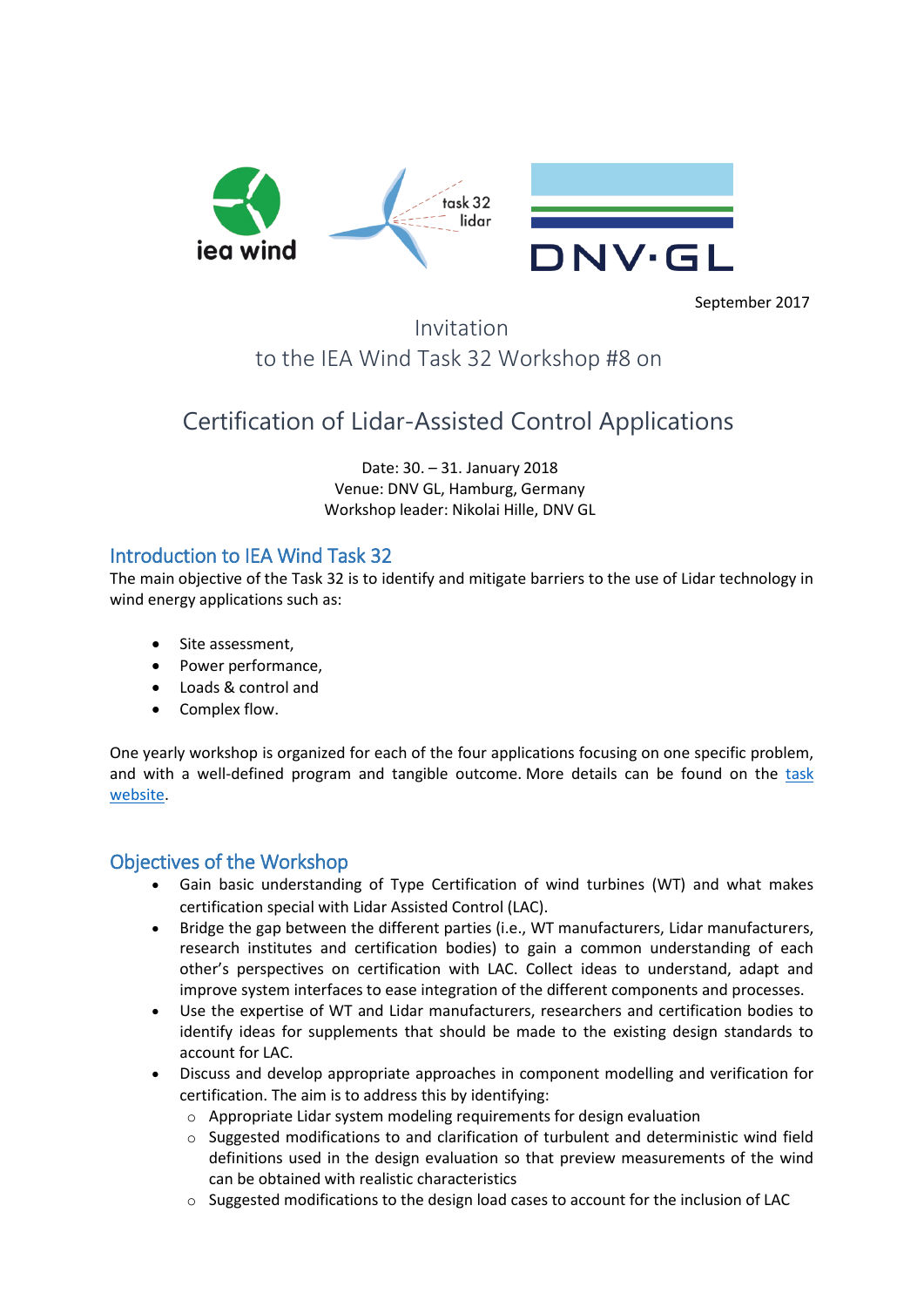- $\circ$  Suggested modifications to the procedures for calculating extreme and fatigue loads as well as power performance during the design evaluation to account for imperfect Lidar availability
- $\circ$  Suggestions for verifying the performance of Lidar systems assumed during the design evaluation
- $\circ$  Suggestions for verifying the extreme and fatigue loads using LAC that were determined during the design evaluation
- $\circ$  Ideas for addressing other gaps that are identified during the course of the workshop

# **Concept**

The first day of the workshop (WS) will begin with a short introduction into Type Certification by DNV GL. It will be highlighted how wind turbines with LAC challenge the Type Certification process according to existing standards because experience with such turbines is missing and appropriate technical requirements for the verification process have not been set up yet. Invited presentations of participants from wind turbine manufacturers, Lidar suppliers and research institutes will follow, contributing to topics in the following areas:

- 1.) Simulation model: Lidar, wind evolution
- 2.) DLC definition, fatigue and extreme loads
- 3.) Control and Protection System
- 4.) Prototype measurements

On the second day, four working groups will be formed by the participants based on their specific expert background. The working groups will contribute to the previously listed four topics. In each working group the participants will discuss and develop approaches which aim to solve the present technical challenges in the verification and certification of wind turbines with LAC.

An appropriate safety level for the wind turbines with LAC will be considered. At the same time the approaches using this new technology must be economically attractive and technical compromises might be necessary.

Finally, the developed approaches will be drafted into text and thus requirements defined in a concerted way between the participants of the workshop.

# Expected Outcome

- Develop approaches and drafted text for a best practice document as basis to certify WT with LAC.
- The drafted text from the workshop will be edited by IEA Wind Task 32 to form a document "Best Practices for Certification of Lidar-Assisted Control Applications". The document will be distributed to the participants and made available to the public on the IEA Wind Task 32 website.
- The contents of this document will be incorporated into DNV GL's guidelines on WT certification with LAC planned for 2018.

# Expected Participants

Engineers from wind turbine manufacturers and developers, engineers and scientists from nacelle-Lidar manufacturers, researchers and academics, and certification bodies with LAC experience.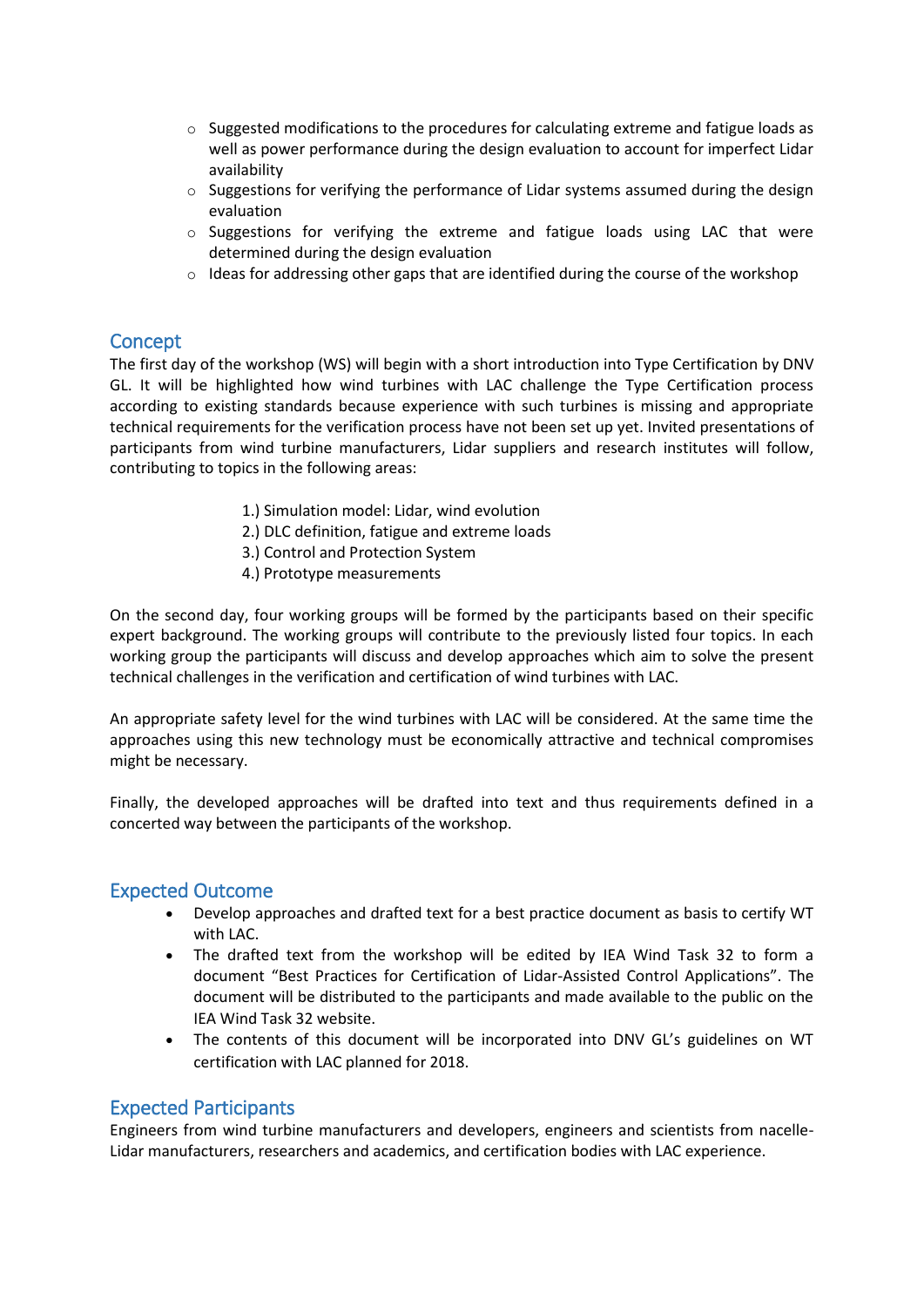# Practical Arrangements

#### Registration

For participation in the workshop, please register by sending an email to the Operating Agent Representative [David Schlipf.](mailto:IEAWind.Task32@ifb.uni-stuttgart.de) Your registration email should include:

- Name and institution, member country
- Your stakeholder role (e.g., wind turbine manufacturer, Lidar supplier, academic, consultant, developer, certification body, etc.)
- One slide to be presented during the introduction round, which describes your experience with LAC

**Please register before 15th December 2017**. Prior to the workshop, registered participants will receive additional workshop details as well as a pre-workshop survey. **Registration for the workshop is free of charge.**

If you would like to **present at the workshop** please submit a short proposal (no more than 300 words) to the Workshop Leader, [Nikolai Hille](mailto:nikolai.hille@dnvgl.com) or the IEA Wind Task 32 Operating Agent, [David Schlipf,](mailto:IEAWind.Task32@ifb.uni-stuttgart.de) by **Monday 1st November 2017**.

Attendance of participants is expected on both days of the workshop to guarantee equally shared input to the knowledge pool and input to the Best Practice draft document.

What specific topics would you like to see discussed at the workshop? Your input to the workshop program and content is welcome! Please contact [Nikolai Hille](mailto:nikolai.hille@dnvgl.com) (workshop leader) or [David Schlipf](mailto:IEAWind.Task32@ifb.uni-stuttgart.de) (IEA Wind Task 32 Operating Agent)

#### Venue Information

DNV GL Office Hamburg --- Media Room --- Brooktorkai 18 D-20457 Hamburg Germany

#### Contact Information

Please contact [Nikolai Hille](mailto:nikolai.hille@dnvgl.com) (workshop leader), [Eric Simley](mailto:eric.simley@envision-energy.com) (IEA Wind Task 32 Advisory Board member for loads and control) or [David Schlipf](mailto:IEAWind.Task32@ifb.uni-stuttgart.de) (IEA Wind Task 32 Operating Agent) with any questions you may have about the workshop.

# Program Draft

#### Tuesday 30.01.2018

#### 10:00 Registration

- 10:30 Welcome and presentations
	- Welcome to DNV GL (Steffen Haupt, DNV GL, 5 minutes)
	- Introduction to IEA Wind Task 32 (IEA Wind Task 32 Operating Agent David Schlipf, 10 minutes)
	- Introduction to WS and objectives (WS host, 10 minutes)
	- Introduction to LAC (researcher/academic, 20 minutes)
	- Overview of the type certification process for wind turbines (DNV GL, ½ hour)
	- 1-minute slides of participants on their personal experience with LAC (participants, ¾ hour)